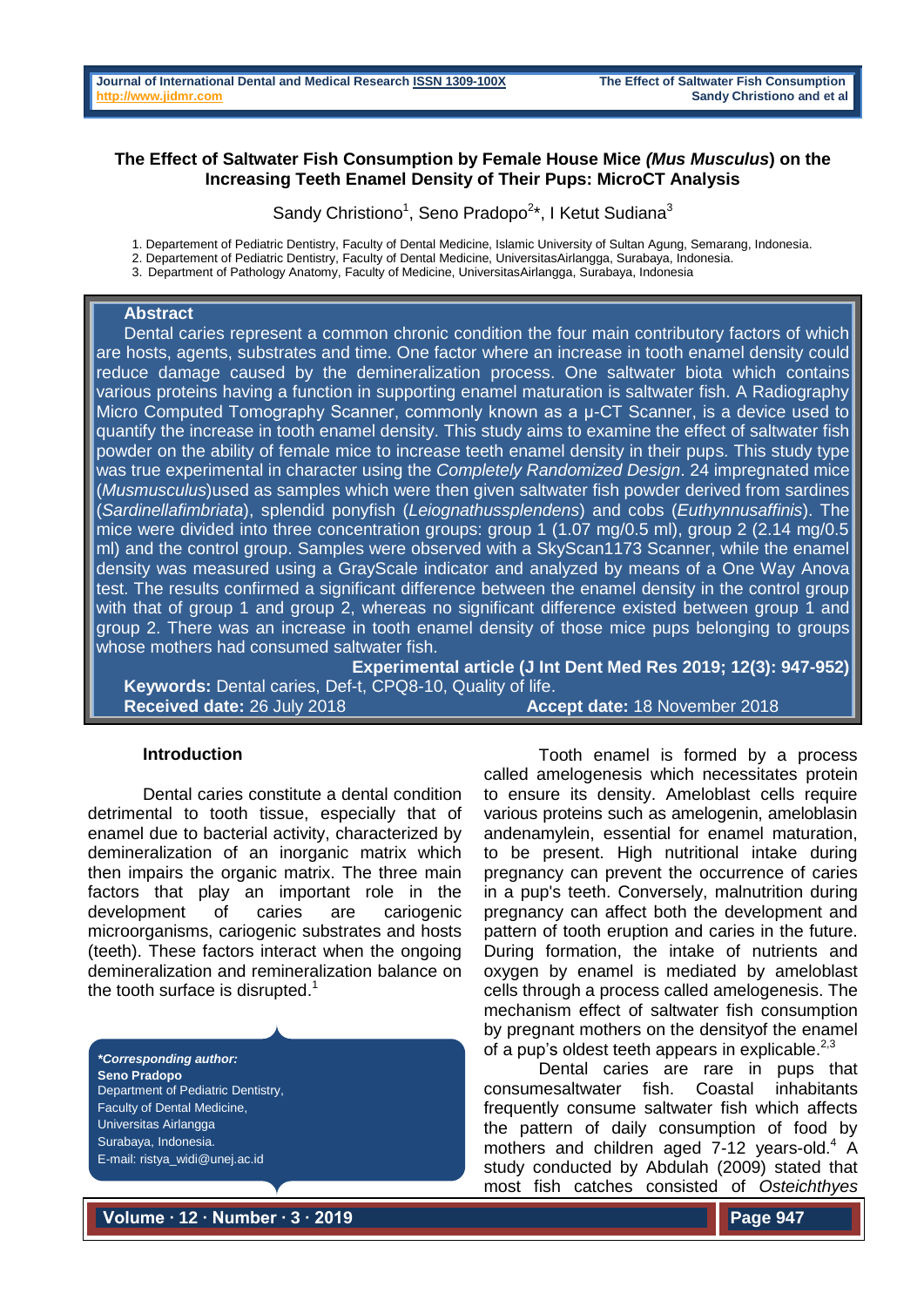| Journal of International Dental and Medical Research ISSN 1309-100X |  |  |  |
|---------------------------------------------------------------------|--|--|--|
| http://www.iidmr.com                                                |  |  |  |

class (boned fish), with *Ordo Perciformes* (Milkfish) constituting more than 50%.<sup>5,6</sup> The strongest saltwater fish consumption trends were among school-aged children living in coastal areas compared to those resident in non-coastal areas. According to a study conducted in Kelurahan Gempolsewu District Rowosari Kendal Regency, the incidence rate of saltwater fish consumption was 94.9%. A study conducted by Falah & Christiono (2013) argued that there is a significant link between the consumption of saltwater fish by women aged 20-40 years-old resident in coastal areas and their DMFT index.<sup>7-</sup>

An investigation conducted by Danifatis & Christiono  $(2016)^5$  identified the significant effect of consuming various types of saltwater fish, crabs and squids during pregnancy on limited cases of Early Childhood Caries (ECC). The study was conducted by means of an observation of the oral cavity health of children aged from 24 to 71 months with 32 ECC samples, 16 positive and 16 negative, selected by consecutive sampling of the entire research population.

The enamel layer of teeth is formed by ameloblast cells which produce mineralized enamel with a large number of highly mineralized prism.<sup>10,11</sup> These cells also regulate the precipitation of hydroxyapatite crystals in the maturation stage. The accuracy of microcomputed tomography (μCT) technology when employed to estimate the mineral content (weight and/or density) and volume is comparable with that for directly weighed and sectioned enamel. Different sets of mandibular incisors taken from mice were used for dissections and μCT reconstructions. Microdissection technique is destructive, time-consuming and requires considerable manual dexterity. Micro-computed x-ray tomography (μCT) is a non-destructive method that perceives mineral content and density at different x-ray intensity before and after passing through an object.<sup>12</sup>

According to Kraus & Jordan, intra uterine teeth development begins at 11 weeks.<sup>13</sup> Genetic disorders could cause mutations which impede protein function or result in the failure of protein formation. A study conducted on house mice demonstrated that the presence of mutations in extracellular enamel is caused by the misfolding of amelogenin proteins. Such proteins are required by ameloblasts during the process of amelogenesis and, consequently, cases of misfolding can lead to susceptibility to

Amelogenesis Imperfecta. <sup>14</sup> Tooth enamel is the hardest tissue in mammals and enamel maturation contains less than 1% of all the organic matter controlled by ameloblast cells.<sup>15</sup> Tooth development in subjects began with embryogenesis on the 11th day, continued during the cap stage on the 15th day and the bell stage on the 18th day.<sup>16</sup>

The distribution of saltwater fish powder that contains calcium and Omega 3 and other proteins is believed capable of optimizing the formation of inorganic and collagen (organic) materials at the prenatal period resulting in the development of enamel density. Based on the background outlined above, the author aims to prove the effect of saltwater fish powder on the ability of female mice to increase the enamel density of their pups.

## **Methods**

This study which incorporated the use of experimental subjects was approved by an ethical review conducted by the Ethics Commission, Faculty of Dental Medicine, Universitas Airlangga, with certificate number 010/HRECCFODM/II/2018. The study type was true experimental incorporating a Completely Randomized Design. The sample consisted of 10-week old impregnated mice (*Mus musculus*) with a body weight of  $\pm$  20-30 gram and in a healthy condition (nimble, energetic, possessing clean, injury-free skin and bright eyes). The samples consisted of 24 mice, namely: a control group, group 1- administered with 1.07 mg/0.5 ml 3 times a day every 6-8 hours and group 2 administered with 2.14 mg/0.5 ml 3 times a day every 6-8 hours. The control group, dose group 1 and dose group 2 were sacrificed on the 18th day of pregnancy.

Mice (*Mus musculus*) that had undergone a 7-day environmental adaptation were kept in plastic enclosures fitted with wire lids. The pedestal of the cage was covered with wood shavings that were replaced every three days, while limitless (*ad-libitum*) supplies of food and drink were provided. A pregnancy test was conducted on day 3. If vaginal plugs could be seen in the vulva of the mice, it was declared the 0th day of pregnancy. The subjects were then divided into groups of five for each cage.

The materials used in this study consisted of dehydrated saltwater fish derived

**Volume ∙ 12 ∙ Number ∙ 3 ∙ 2019**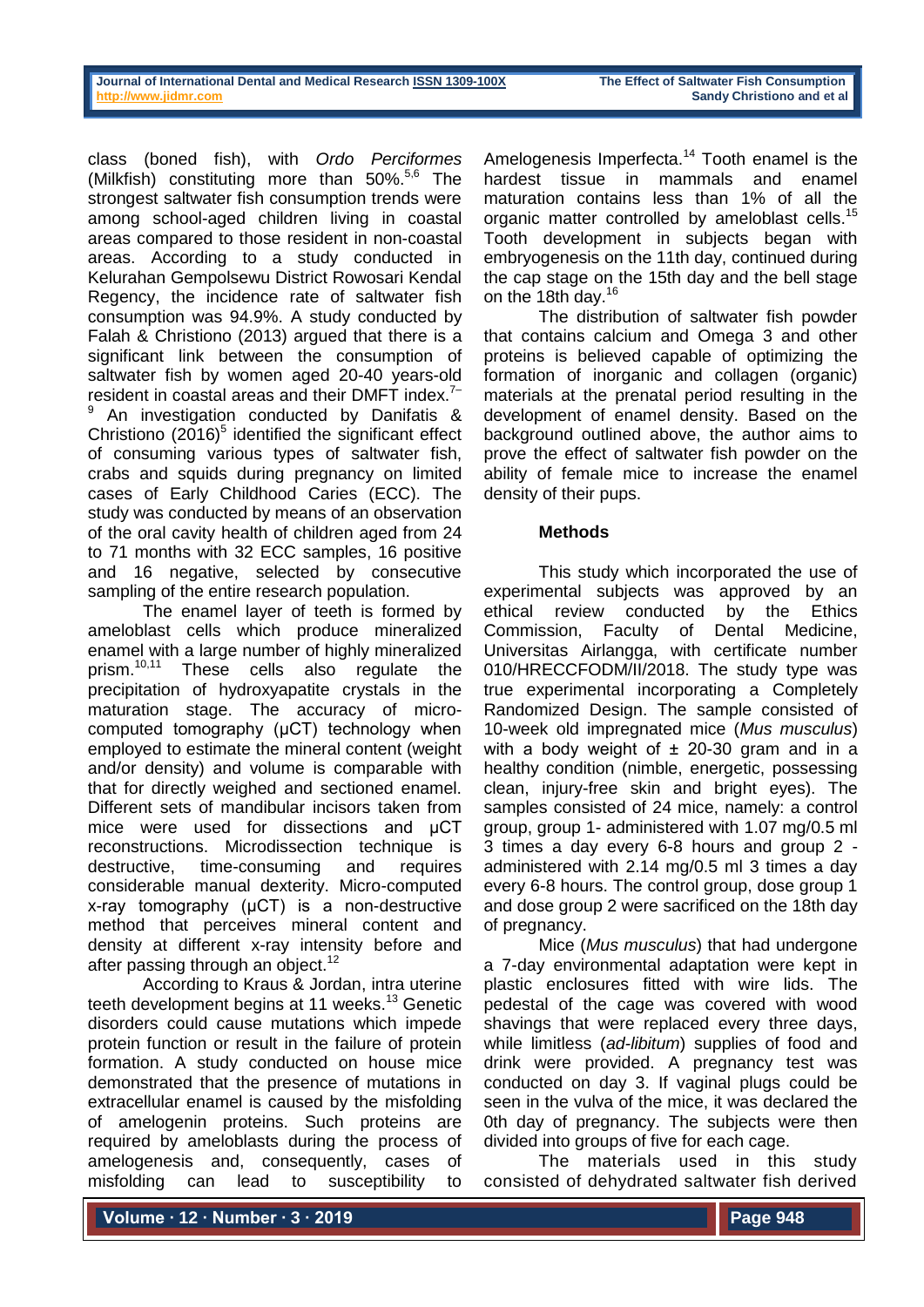#### **Journal of International Dental and Medical Research [ISSN 1309-100X](http://www.ektodermaldisplazi.com/dergi.htm) The Effect of Saltwater Fish Consumption [http://www.jidmr.com](http://www.jidmr.com/) Sandy Christiono and et al**

from sardines (*Sardinellafimbriata*), splendid ponyfish (*Leiognathussplendens*) and cobs (*Euthynnusaffinis*), an extraction of saltwater fish in powder form and emulsifier CMC (*Carboxy Methyl Cellulose*) (Faculty of Chemistry UGM, Indonesia). The procedure for making fish powder comprised the following steps: weighing the fish according to dosage and dissolving it in hot water at 70°C. Saltwater fish powder was homogenized, being crushed and softened using an ultraturax device (IKA, Germany). 1% CMC material was stirred for about 15 minutes until homogenous. The calcium value of saltwater fish powder was one of 5.56% b/b usingan ICP (Inductive Coupled Plasma) method and the omega 3 level was 3.34% as measured by means of gas chromatography.

10-20 ml of chloroform (Henan Haofei Chemical Co., Ltd, Indonesia) were used to euthanise the subjects. The chemicals used for dental histology preparations were 10% formalin and alcohol atrespective concentrations of 70%, 80%, 95% and 96% of alcohol absolute, xylol, paraffin and Hematoxilin Eosin (HE).

A surgical procedure was performed on the subjects following the adminstering of an anesthestic in the form of chloroform. The subjects were locked in a jar before 10-20 ml of chloroform was poured over cotton balls which were subsequently placed in the confined space. After two and five minutes, observation of respiration and heart beat was conducted to check whether these had ceased in order that the jar could be opened. Prior to surgery, the subjects were killed by dislocating the collarbone to ensure they had actually died before being secured to a surgical board by means of pins. An initial incision was made in the abdomen or uterus using curved scissors. After the right and left corpus luteum could be observed, each of which was still covered by the amniotic membrane, the fetus and placenta were removed from the uterus. The tissue was then fixed using formalin in order that an observation of placental and prenatal tooth tissue could be performed.

The enamel density was measured using a Micro Computed Tomography Scanner (Skyscan, Kontich, Belgium), commonly known as a μ-CT Scanner, which is a device used to map and project the structure of a material in three-dimensional space (3D projection) with the help of x-rays. Fetal mice samples were

**Volume ∙ 12 ∙ Number ∙ 3 ∙ 2019**

dehydrated for 24 hours to remove tissue moisture. Specification of the irradiation applied is as follows: Scanner, SkyScan1173, *Source of Voltage* (kV) = 20, *Source of Current* (uA) = 60, *Number of Rows* = 2240, *Number of Columns* = 2240. The Enamel Density result was measured using a *GrayScale* indicator (Figure 1).



**Figure 1.** Enamel Density Measurement of House Mice. (A) Molarsof Subjects in the Control Group. (B) Molars of Subjects in Group 1. (C) Molars of Subjects in Group 2.

## **Results**

The mean value of the tooth enamel density of group 2 was the highest at  $124.5 \pm$ 2.03, while the lowest was that of the control group at a value of  $89.50 \pm 1.41$  (Table 1).

| Group   | N | Median | SD   |
|---------|---|--------|------|
| Control | 8 | 89,50  | 1.41 |
| Group 1 | 8 | 124,5  | 2.03 |
| Group 2 | 8 | 116,5  | 1.18 |
|         |   |        |      |

**Table 1.** Median and Standard deviation of enamel Density.

The results of the enamel density analysis with a Grayscale assessment indicator were processed using a One Way Anova statistical test. The result of the control group and group 1 was sig.  $0.002$  ( $p < 0.05$ ) with a significant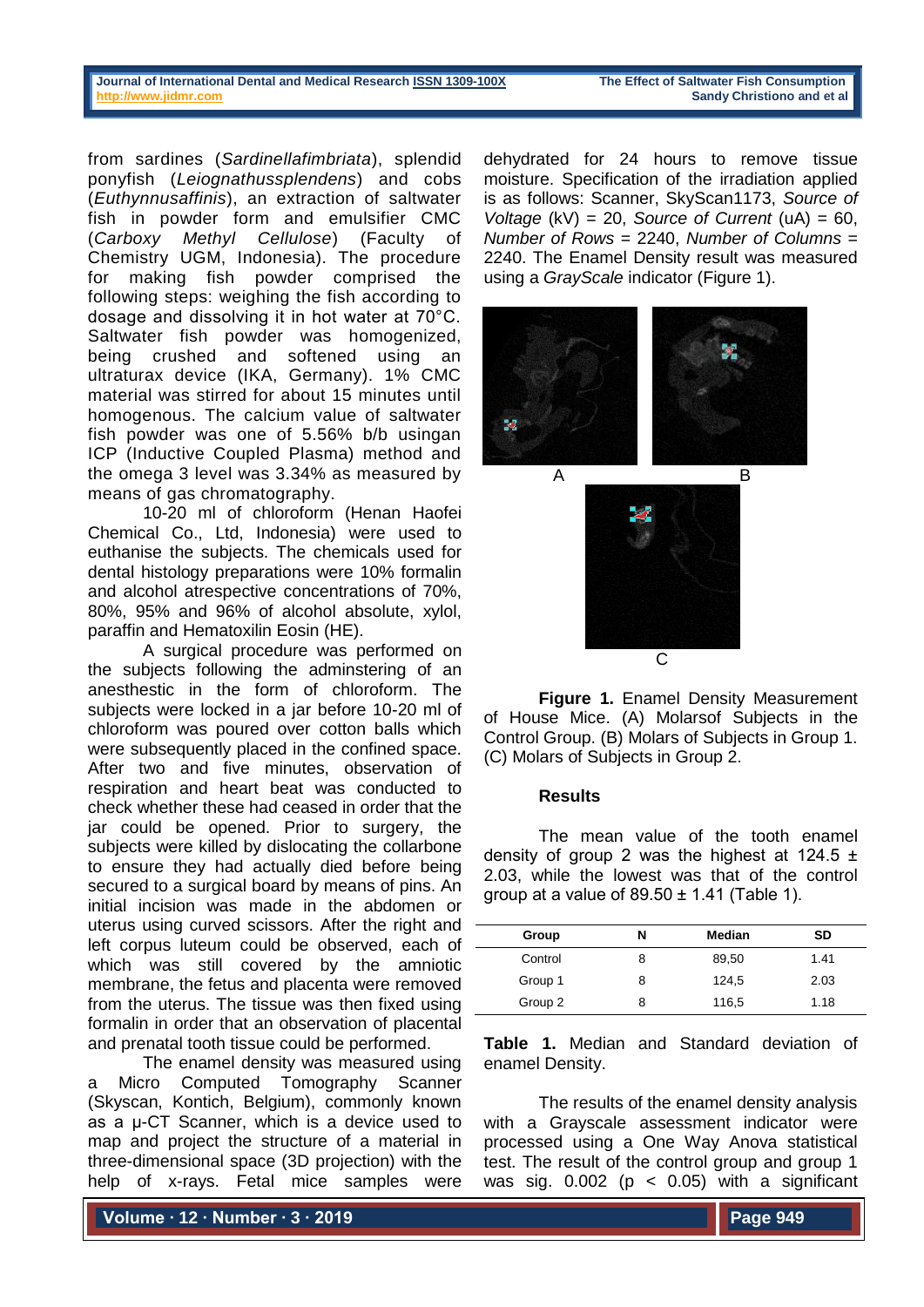difference; the value of the control group and group 2 was sig.  $0.009$  ( $p < 0.05$ ) also with a significant difference, while the result of group 1 and group 2 was sig.  $0.477$  ( $p > 0.05$ ) with no significant difference.

# **Discussion**

The development of enamel (amelogenesis) can be divided into several stages: presecretory, secretory, transition and maturation. Each stage is described according to morphology and ameloblast function. Ameloblasts are single cell layers that cover the development of enamel and are responsible for its composition. Ameloblasts constitute that part of the enamel consisting of an outerepithelial layer, reticulum stellate, intermedium stratum and inner enamel epithelium. The prececretory stage is initiated when the mineralization process in an area later referred to as the dentinoenamel junction (DEJ) commences. 17,18,19

Optimum maternal nutrition is important for both the formation of the matrix and mineralization of primary teeth, also being requiredin infancy and childhood for permanent teeth calcification. The presence of nutritional deficiencies during pregnancy might interfere with ameloblast activity at the calcification stage, resulting in a potential lack of protein matrix production and hypoplasia.<sup>20,21</sup>

In this study, a higher mean of Grayscalevalue in the treatment group for density enamel.This study aims to discover the degree of remineralization occurring in primary tooth enamel, while building on that conducted by Rusu  $(2014)^{22}$  which proved the MicroCT method to be an effective tool for evaluating new bone growth in rats. This method enables both the numerical quantification of new bone regeneration and a determination of the bone healing process. In the tooth calcification process, calcium is an inorganic material present in the highest concentration and is a major component of enamel and dentin formation. The process begins after four months of intrauterine development at which point the calcification of teeth is inseparable from the process of calcium metabolism. Intercellular fluid and blood should contain calcium ions at sufficient precipitation levels. A factor that influences the addition of these ions is calcium intake during the calcification process.<sup>9</sup>

In this study, the highest protein and mineral content of saltwater fish powder was found to be that of calcium and omega 3. An increase in enamel density showed that calcium and omega 3 could penetrate the placenta barrier. Calcium will bind to CaT1 in order to penetrate the placenta membrane before being transported by Calmodulin to the fetus. A study conducted by Turnbull et al. states that calmodulin examined with a calbindin 28 kDa biomarker acts as an active means of calcium transport. <sup>23</sup> Other field studies have suggested that omega-3 polyunsaturated fatty acids (ω-3 PUFAs) increase bone strength. The ω-3 PUFA in bones affect changes in calcium absorption, osteoblast differentiation, lipid oxidation, eicosanoid production and inflammation. 24,25

Omega 3 polyunsaturated fatty acid transport tends to act as anautocrine which can self-regulate uptake, transport and metabolism in the placenta. A study states that omega 3 polyunsaturated fatty acids can increase Placental FATP1 and FATP4 mRNA expression in humans and mice. Polyunsaturated fatty acids such as DHA, EPA, AA and LA represent a natural ligand against peroxisome Proliferator-Activated Receptors (PPARs), which possess anti-inflammatory properties that could suppress the expression of proinflammatory cytokine in the placenta at the end of pregnancy.<sup>26</sup> Factors such as proinflammatory and hormonal cytokines are capable of regulating the transportation of proteins in the placental system. Insulin, interleukin-1 (IL-1), and tumor necrosis factor (TNF) could stimulate the activity of the amino acid transporter. 27

Polyunsaturated fatty acids taken by the placenta and transported to the fetus originated from two sources in the maternal circulation: nonesterified fatty acids (NEFAs) and esterified fatty acidsin triglycerides (TGs). Fatty acid transport proteins (FATs) are important integral membrane proteins for the absorption of cells from long-chained fatty acids. The study of trophoblast cell cultures on the placenta has explored a mechanism that regulates placental FATs, especially at mRNA expression levels. Peroxisome proliferator-activated receptor (PPAR)γ regulates FATP1, FATP2 and FABP4 mRNA expression. Fatty acids are esterified, beta-oxidized or transferred to the fetus via transport by Fatty Acid Binding Proteins (FABPs) in the cytosol in syncytiotrophoblast.<sup>27</sup>

**Volume ∙ 12 ∙ Number ∙ 3 ∙ 2019**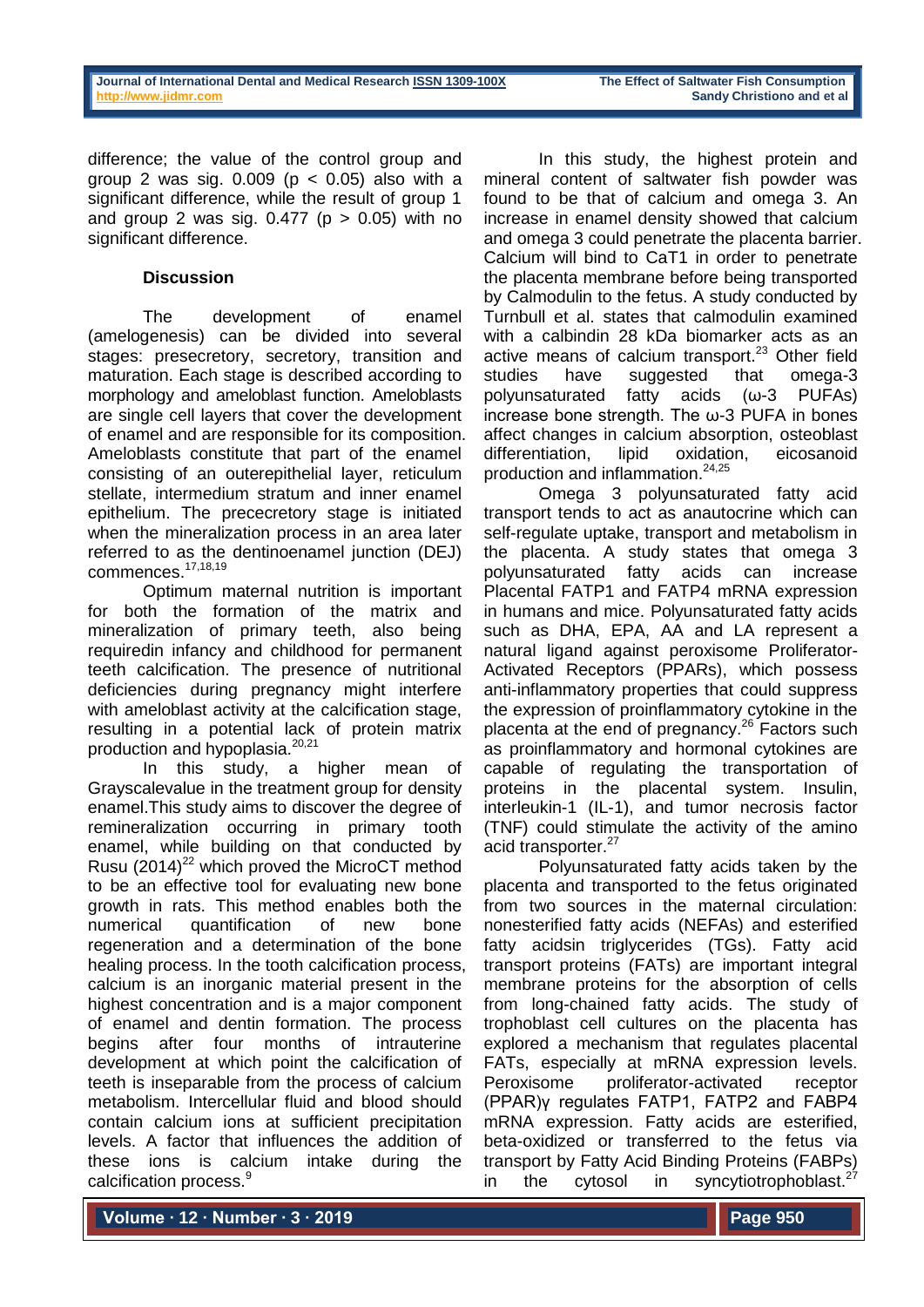#### **Journal of International Dental and Medical Research [ISSN 1309-100X](http://www.ektodermaldisplazi.com/dergi.htm) The Effect of Saltwater Fish Consumption [http://www.jidmr.com](http://www.jidmr.com/) <b>Sandy Christiono and et al**

Polyunsaturated fatty acid is reputed to be capable of increasing tooth density strength against caries. Other field studies have proven that Omega 3 fatty acids, especially DHA, positively affect bone minerals in BMD (Bone Mineral Density) in adult males.<sup>28</sup> A study by Luke (2011) mentions that the consumption of Omega 3 could change the absorption of  $Ca<sup>2+</sup>$ and osteoblast differentiation. There was an increase in  $Ca<sup>2+</sup>$  absorption, decreased levels of  $Ca<sup>2+</sup>$  in urine and elevated levels of  $Ca<sup>2+</sup>$  in bones in a 5-week study on Spraque-Dawley rats that were fed Omega 3.

The density of intrauterine teeth is below the average of those already classified. In this study, the mean Grayscale value of the control group was 89.50, while those of the two treatment groups were 124.5 and 116.5 respectively. A Grayscale image is a digital image that possesses only one channel value on each pixel, therefore appearing as a gradation of black and white which produces a gray effect. In this type of image, color is expressed intensity ranging from 0 to 255. A value of 0 signifies black, while a value of 255 denotes white. There are various degrees of gray from black to near white which have a depth of 8-bit color.<sup>29</sup>

This study could not use a Hounsfield Unit (HU) form of measurement because Source Voltage (kV)=20 was employed. This study differs from that which Metscher  $(2009)^3$ conducted by using microCT in mice embryos with Source Voltage (kV)=60 at an average energy of 41 kev. The differentiation between hard and soft tissue did not appear detectable. Osmium tetroxide has become the most common contrast agent for microCT imaging on soft tissue. Osmium possesses advantageous energies capable of binding electrons for strong x-ray absorption, while it is also known to bind cell membranes and other structures, including nerves. 31,32

## **Conclusion**

From this study, it can be concluded that there is an increase in tooth enamel density in mouse pups born to females that consume saltwater fish powder.

### **References**

- 1. Saraf S. Textbook Oral Pathology. 2006;157-172.
- 2. Honda MJ, Hata K. Enamel Tissue Engineering. 2010;281-297. www.intechopen.com.
- 3. Tanaka K, Miyake Y, Sasaki SHY. Dairy Product and Calcium Intake During Pregnancy And Dental Caries In ChildrenNo Title. Nutr J. 2012;11:33.
- 4. Waysima, Sumarwan U, Khomsan A, Zakaria RF. Sikap Afektif Ibu Terhadap Ikan Laut Nyata Meningkatkan Apresiasi Anak Mengkonsumsi Ikan Laut. J Nutr Food. 2010;5(23):197-204.
- 5. Danifatis T, Christiono S, Chumaeroh S, Yusuf M. Hubungan Prevalensi Early Childhood Caries (ECC) Rendah Dengan Konsumsi Ikan Laut Masa Kehamilan. 2016;49-50.
- 6. Christiono S, Putranto R. Caries Status Early Childhood Caries in Indonesian Children with Spesial Needs. 2015;2:1-7.
- 7. Fitriyanti A, Susilowati A, Darjono UNA. Perbedaan pola konsumsi ikan dan status kesehatan gigi dan mulut pada anak usia sekolah dasar (7-12 th) di daerah pesisir dan non pesisir kabupaten jepara tahun 2012. ODONTO Dent J. 2014;1(1):6-10.
- 8. Falah R, Christiono S. Hubungan frekuensi konsumsi ikan laut terhadap prevalensi karies pada wanita dewasa usia 20-40 tahun Kelurahan Gempolsewu Kecamatan Rowosari Kabupaten Kendal. 2013;23.
- 9. Nuraliyah R, Lina N, Hidayati L. Hubungan Kebiasaan Konsumsi Makanan Sumber Kalsium dengan Kejadian Karies Gigi pada Anak Sekolah Dasar. J Kesehat Masyarakat. 2015;9(2):67-71.
- 10. Asmawati, Thalib B, Natsir N, Rieuwpassa IE, Mahardhika A, Hasyim R. An Analysis of the Compounds of Dental Enamel after Application Strawberry Gel with Energy-Dispersive X-ray Spectroscopy (EDS). J Int Dent Med Res. 2018;11(2):656-662.
- 11. Amalina R, Soekanto SA, Gunawan HA, Sahlan M. Analysisof CPP-ACP complex in combination with propolis to remineralize enamel. J Int Dent Med Res. 2017;10(Special issue):814-819.
- 12. Schmitz JE, Teepe JD, Hu Y, Smith CE, Fajardo RJ, Chun YP. Estimating Mineral Changes in Enamel Formation by Ashing/ BSE and MicroCT. 2014:256-262.
- 13. McDonald. Dentistry for the Child & Adolescent. 2011; 21:50-52.
- 14. Brookes SJ, Barron MJ, Boot-Handford R, Kirkham J, Dixon MJ. Endoplasmic reticulum stress in amelogenesis imperfecta and phenotypic rescue using 4-phenylbutyrate. Hum Mol Genet. 2014;23(9):2468-2480.
- 15. Lacruz RS, Smith CE, Kurtz I, Hubbard MJ, Paine ML. New paradigms on the transport functions of maturation-stage ameloblasts. J Dent Res. 2013;92(2):122-129.
- 16. Yani Corvianindya R EIA. Morfogenesis dan Diferensiasi Sel dalam Perkembangan Gigi (Tinjauan Molekuler). J Kedokt Gigi Univ Indones. 2000;8(31)(November 2015):31-38.
- 17. Bartlett JD. Dental enamel development: proteinases and their enamel matrix substrates. ISRN Dent. 2013;2013:684607.
- 18. He P, Zhang Y, Kim SO, *et al*. Ameloblast differentiation in the human developing tooth: Effects of extracellular matrices. Matrix Biol. 2010;29(5):411-419.
- 19. Arianto YKE, Triaminingsih S, Asada S, Saeki Y. Combination Concentration Effects of Calcium Hydrogenphosphate on Human Enamel Remineralization by Xylitol and Funoran. J Int Dent Med Res. 2016;9(3):189-194.
- 20. Marzuki A, Fujaya Y, Rusydi MH. Analisis Kandungan Kalsium (Ca) dan Besi (Fe) pada Kepiting Bakau (Scylla olivacea) Cangkang Keras dan Cangkang Lunak dengan Metode Spektrofotometri Serapan Atom. Maj Farm dan Farmakoogi. 2013;31-33.
- 21. Crombie F, Manton D, Palamara J, Reynolds E. Resin infiltration of developmentally hypomineralised enamel. Int J Paediatr Dent. 2014;24(1):51-55.
- 22. Rusu L-C, Manescu A, Negrutiu ML, *et a*l. The MICRO CT evaluation of different types of matrices in rats bone augumentation. Key Eng Mater. 2014;587:338-342.
- 23. Sánchez-Borrego R, von Schacky C, Osorio MJA, et al. Recommendations of the Spanish Menopause Society on the consumption of omega-3 polyunsaturated fatty acids by postmenopausal women. Maturitas. 2017;103:71-77.

**Volume ∙ 12 ∙ Number ∙ 3 ∙ 2019**

**Page 951**